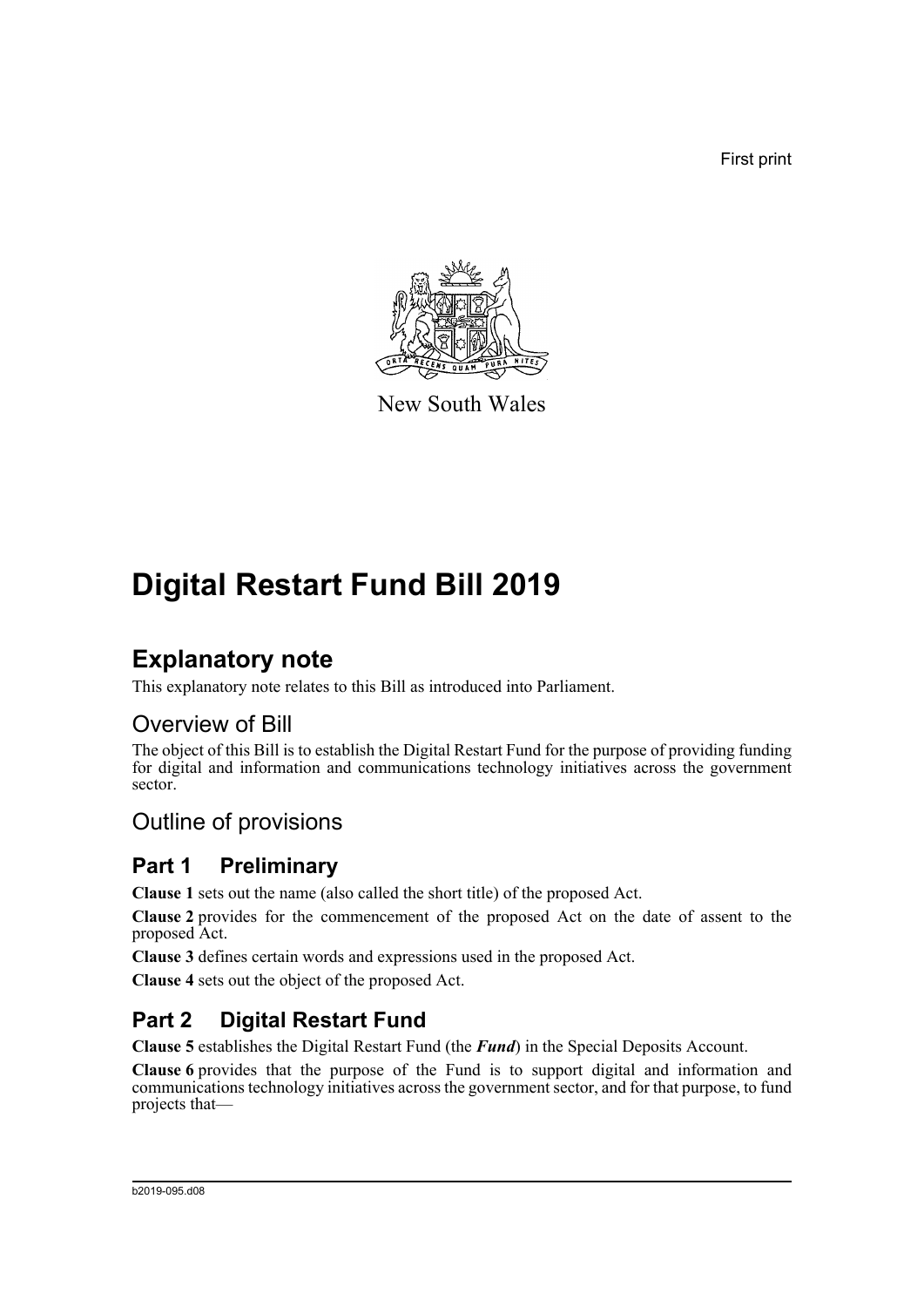- (a) develop and implement digital and information and communications technology products or services that, for the purpose of improving the delivery of services by government agencies and related interactions—
	- (i) identify the actions required to be taken by an individual (or on the individual's behalf) in respect of significant life events, and
	- (ii) record related interactions between the individual (or on the individual's behalf) and government agencies or other bodies or persons connected with the delivery of services by a government agency, and
	- (iii) identify and address impediments to the delivery of related services by government agencies, or
- (b) develop and implement digital and information and communications technology products or services that are capable of being used by multiple government agencies, or
- (c) optimise existing technologies, applications, computer systems or processes used by government agencies to improve functionality and operational life, or
- (d) provide persons employed in or by a government agency with education and training relating to digital and information and communications technology.

**Clause 7** provides that the Minister is to control and manage the Fund.

**Clause 8** provides for money to be paid into the Fund. This includes all money appropriated by Parliament, or advanced by the Treasurer, for the purposes of payment into the Fund (whether appropriated before or after the commencement of the proposed Act), all money appropriated by Parliament to the Treasurer for the general purposes of the Government and directed by the Treasurer to be paid into the Fund and the proceeds of the investment of money in the Fund.

**Clause 9** enables money to be paid from the Fund to fund all or part of the cost of a project that promotes the purpose of the Fund and is approved by the Minister on the recommendation of the Secretary of the Department of Customer Service, for administrative expenses of the Fund or as directed or authorised to be paid from the Fund under the proposed Act or any other Act or law.

**Clause 10** sets out the manner in which money in the Fund may be invested.

**Clause 11** authorises the Minister to obtain advice in relation to the exercise of the Minister's functions under the proposed Act.

#### **Part 3 Miscellaneous**

**Clause 12** enables the Minister to delegate functions under the proposed Act to the head of, or a person employed in, a Public Service agency.

**Clause 13** requires the Minister to produce an annual report containing details of payments into and from the Fund and to make the report publicly available.

**Clause 14** provides that the proposed Act will bind the Crown.

**Clause 15** enables the Governor to make regulations for the purposes of the proposed Act.

**Clause 16** provides for the review of the proposed Act in 5 years.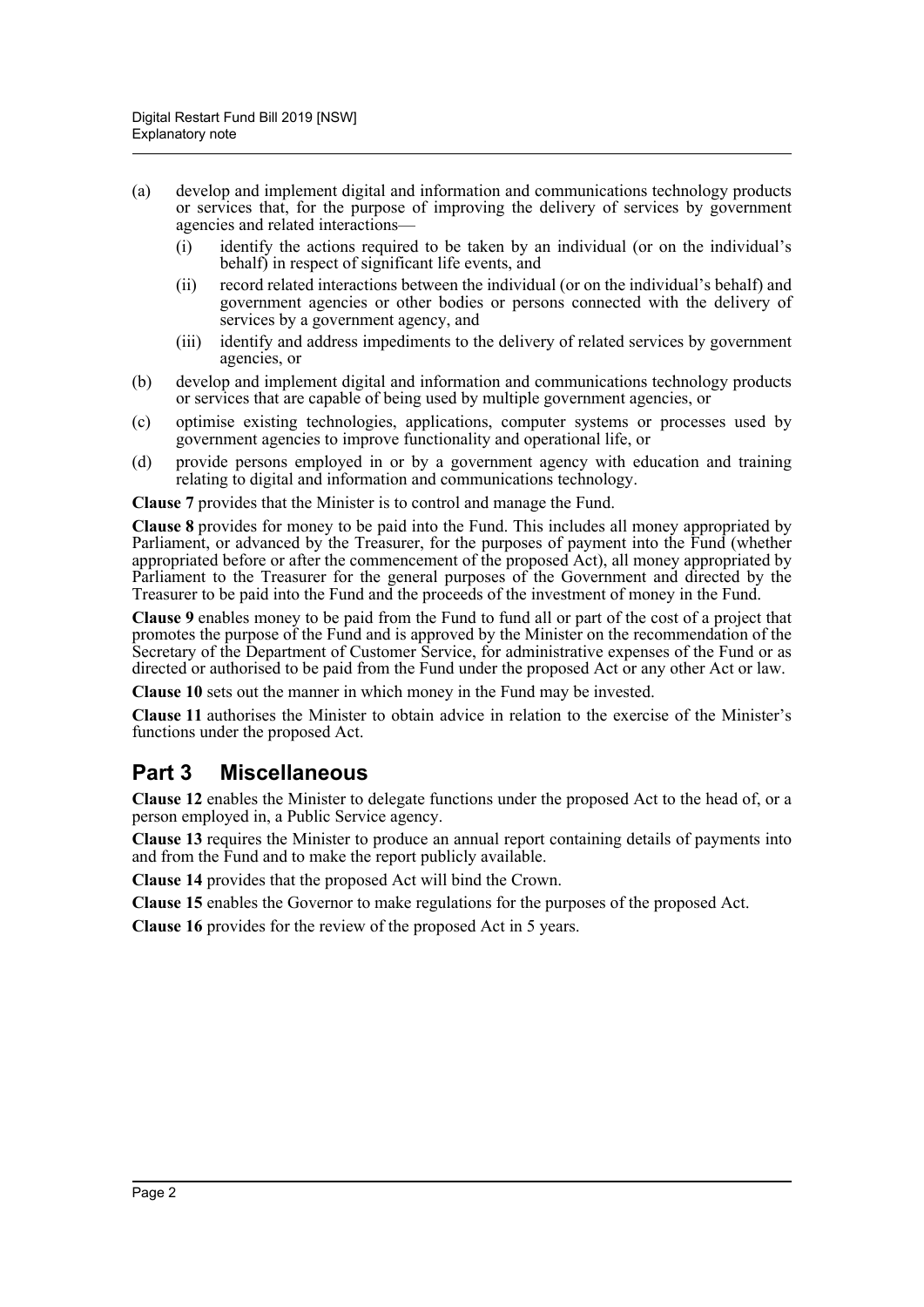First print



New South Wales

# **Digital Restart Fund Bill 2019**

## **Contents**

|        |                    |                                                 | Page                      |  |
|--------|--------------------|-------------------------------------------------|---------------------------|--|
| Part 1 | <b>Preliminary</b> |                                                 |                           |  |
|        | 1                  | Name of Act                                     | $\overline{2}$            |  |
|        | $\overline{2}$     | Commencement                                    | $\overline{2}$            |  |
|        | 3                  | Definitions                                     | $\overline{2}$            |  |
|        | 4                  | Object of Act                                   | $\overline{2}$            |  |
| Part 2 |                    | <b>Digital Restart Fund</b>                     |                           |  |
|        | 5                  | <b>Establishment of Digital Restart Fund</b>    | 3                         |  |
|        | 6                  | Purpose of Digital Restart Fund                 | 3                         |  |
|        | 7                  | Control and management of Digital Restart Fund  | $\ensuremath{\mathsf{3}}$ |  |
|        | 8                  | Payments into Digital Restart Fund              | 3                         |  |
|        | 9                  | Payments from Digital Restart Fund              | 4                         |  |
|        | 10                 | Investment of money in Digital Restart Fund     | 4                         |  |
|        | 11                 | Minister may obtain advice                      | 4                         |  |
| Part 3 |                    | <b>Miscellaneous</b>                            |                           |  |
|        | 12                 | Delegation                                      | 5                         |  |
|        | 13                 | Annual reports relating to Digital Restart Fund | $\mathbf 5$               |  |
|        | 14                 | Act to bind Crown                               | $\mathbf 5$               |  |
|        | 15                 | Regulations                                     | $\mathbf 5$               |  |
|        | 16                 | Review of Act                                   | 5                         |  |
|        |                    |                                                 |                           |  |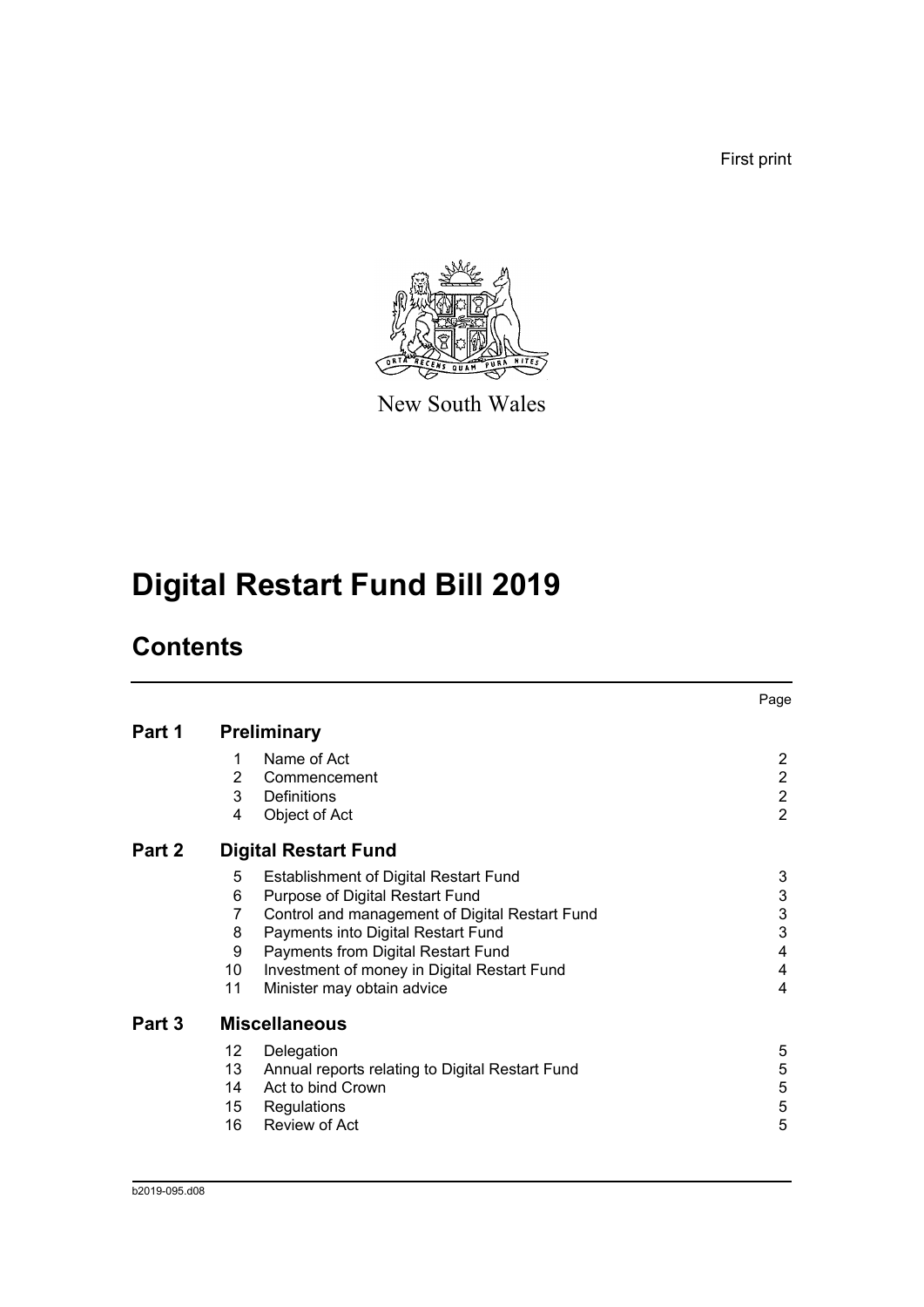

New South Wales

## **Digital Restart Fund Bill 2019**

No , 2019

#### **A Bill for**

An Act to establish the Digital Restart Fund for the purpose of providing funding for digital and information and communications technology initiatives across the government sector; and for other purposes.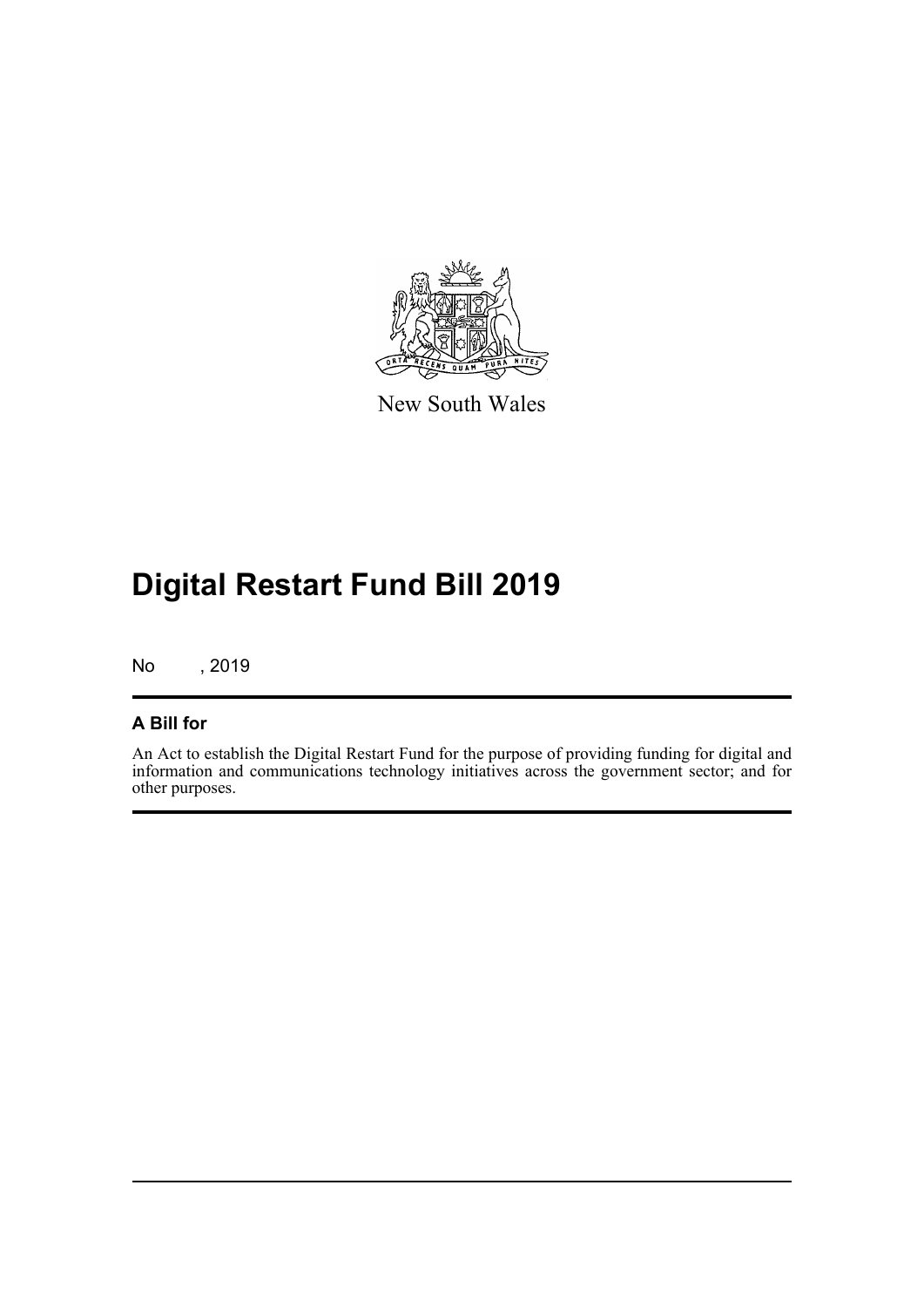<span id="page-4-4"></span><span id="page-4-3"></span><span id="page-4-2"></span><span id="page-4-1"></span><span id="page-4-0"></span>

| The Legislature of New South Wales enacts- |                      |     | 1                                                                                                                                                                                                                                |                      |
|--------------------------------------------|----------------------|-----|----------------------------------------------------------------------------------------------------------------------------------------------------------------------------------------------------------------------------------|----------------------|
| Part 1                                     |                      |     | <b>Preliminary</b>                                                                                                                                                                                                               | 2                    |
| 1                                          | <b>Name of Act</b>   |     |                                                                                                                                                                                                                                  | 3                    |
|                                            |                      |     | This Act is the Digital Restart Fund Act 2019.                                                                                                                                                                                   | 4                    |
| 2                                          |                      |     | <b>Commencement</b>                                                                                                                                                                                                              | 5                    |
|                                            |                      |     | This Act commences on the date of assent to this Act.                                                                                                                                                                            | 6                    |
| 3                                          | <b>Definitions</b>   |     |                                                                                                                                                                                                                                  | 7                    |
|                                            | (1)                  |     | In this $Act$ —                                                                                                                                                                                                                  | 8                    |
|                                            |                      |     | <i>function</i> includes a power, authority or duty, and <i>exercise</i> a function includes<br>perform a duty.                                                                                                                  | 9<br>10              |
|                                            |                      |     | Fund means the Digital Restart Fund established under section 5.                                                                                                                                                                 | 11                   |
|                                            |                      |     | <i>government agency</i> means-                                                                                                                                                                                                  | 12                   |
|                                            |                      | (a) | a government sector agency within the meaning of the Government Sector<br><i>Employment Act 2013</i> , or                                                                                                                        | 13<br>14             |
|                                            |                      | (b) | a statutory body representing the Crown, or                                                                                                                                                                                      | 15                   |
|                                            |                      | (c) | a State owned corporation within the meaning of the State Owned<br>Corporations Act 1989, or                                                                                                                                     | 16<br>17             |
|                                            |                      | (d) | any other public authority constituted by or under an Act, or                                                                                                                                                                    | 18                   |
|                                            |                      | (e) | any person or body declared by the regulations to be a government agency.<br>Note. The Interpretation Act 1987 contains definitions and other provisions that affect the<br>interpretation and application of this Act.          | 19<br>20<br>21       |
|                                            | (2)                  |     | Notes included in this Act do not form part of this Act.                                                                                                                                                                         | 22                   |
| 4                                          | <b>Object of Act</b> |     |                                                                                                                                                                                                                                  | 23                   |
|                                            |                      |     | The object of this Act is to provide funding for digital and information and<br>communications technology initiatives—                                                                                                           | 24<br>25             |
|                                            |                      | (a) | to improve the delivery of services by government agencies, including<br>improving interactions between members of the public and government<br>agencies involving digital and information and communications technology,<br>and | 26<br>27<br>28<br>29 |
|                                            |                      | (b) | to facilitate whole of government digital transformation, including upgrading<br>and standardising systems and processes used by government agencies, and                                                                        | 30<br>31             |
|                                            |                      | (c) | to improve operational and cost efficiencies across the government sector.                                                                                                                                                       | 32                   |
|                                            |                      |     |                                                                                                                                                                                                                                  |                      |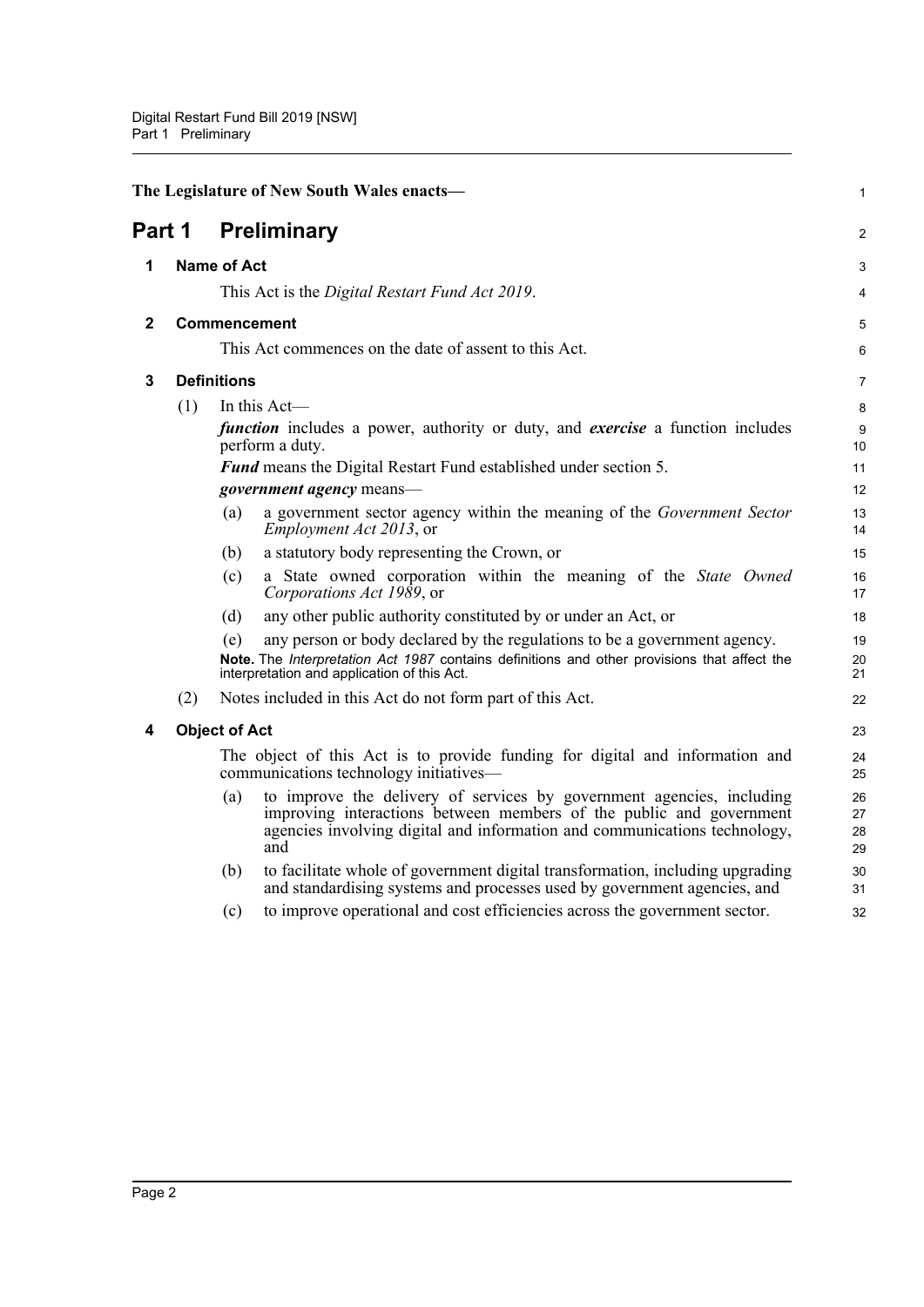<span id="page-5-4"></span><span id="page-5-3"></span><span id="page-5-2"></span><span id="page-5-1"></span><span id="page-5-0"></span>

| Part 2 |     | <b>Digital Restart Fund</b>                                                                                                                                                                                                                           | 1                                       |
|--------|-----|-------------------------------------------------------------------------------------------------------------------------------------------------------------------------------------------------------------------------------------------------------|-----------------------------------------|
| 5      |     | <b>Establishment of Digital Restart Fund</b>                                                                                                                                                                                                          | $\overline{c}$                          |
|        |     | A Digital Restart Fund is to be established in the Special Deposits Account.                                                                                                                                                                          | 3                                       |
| 6      |     | <b>Purpose of Digital Restart Fund</b>                                                                                                                                                                                                                | 4                                       |
|        |     | The purpose of the Fund is to support digital and information and communications<br>technology initiatives across the government sector, and for that purpose, to fund<br>projects that—                                                              | 5<br>$\boldsymbol{6}$<br>$\overline{7}$ |
|        |     | develop and implement digital and information and communications<br>(a)<br>technology products or services that, for the purpose of improving the delivery<br>of services by government agencies and related interactions—                            | 8<br>9<br>10                            |
|        |     | identify the actions required to be taken by an individual (or on the<br>(i)<br>individual's behalf) in respect of significant events during the<br>individual's life, and                                                                            | 11<br>12<br>13                          |
|        |     | record related interactions between the individual (or on the<br>(ii)<br>individual's behalf) and government agencies or non-government<br>entities or other bodies or persons connected with the delivery of<br>services by a government agency, and | 14<br>15<br>16<br>17                    |
|        |     | identify impediments to the delivery of related services by government<br>(iii)<br>agencies and develop and implement solutions to those impediments, or                                                                                              | 18<br>19                                |
|        |     | develop and implement digital and information and communications<br>(b)<br>technology products or services that are capable of being used by multiple<br>government agencies in a cost effective manner, or                                           | 20<br>21<br>22                          |
|        |     | optimise existing technologies, applications, computer systems or processes<br>(c)<br>used by government agencies to improve the functionality and operational life<br>of those technologies, applications, computer systems or processes, or         | 23<br>24<br>25                          |
|        |     | provide persons employed in or by a government agency with education,<br>(d)<br>training and information relating to digital and information and<br>communications technology.                                                                        | 26<br>27<br>28                          |
| 7      |     | <b>Control and management of Digital Restart Fund</b>                                                                                                                                                                                                 | 29                                      |
|        |     | The Minister is to control and manage the Fund.                                                                                                                                                                                                       | 30                                      |
| 8      |     | <b>Payments into Digital Restart Fund</b>                                                                                                                                                                                                             | 31                                      |
|        | (1) | There is payable into the Fund the following—                                                                                                                                                                                                         | 32                                      |
|        |     | all money appropriated by Parliament, or advanced by the Treasurer, for the<br>(a)<br>purposes of payment into the Fund,                                                                                                                              | 33<br>34                                |
|        |     | (b)<br>all money appropriated by Parliament to the Treasurer for the general purposes<br>of the Government and directed by the Treasurer to be paid into the Fund,                                                                                    | 35<br>36                                |
|        |     | the proceeds of the investment of money in the Fund,<br>(c)                                                                                                                                                                                           | 37                                      |
|        |     | all other money directed or authorised to be paid into the Fund by or under any<br>(d)<br>Act or other law,                                                                                                                                           | 38<br>39                                |
|        |     | all money received from voluntary contributions to the Fund made by a<br>(e)<br>government agency or other person or body.                                                                                                                            | 40<br>41                                |
|        | (2) | To avoid doubt, money appropriated by Parliament before the commencement of this<br>section for purposes that reflect the purpose of the Fund may be paid into the Fund.                                                                              | 42<br>43                                |
|        | (3) | Money paid into the Fund under subsection (2) is taken to have been appropriated out<br>of the Consolidated Fund for the purposes of payment into the Fund.                                                                                           | 44<br>45                                |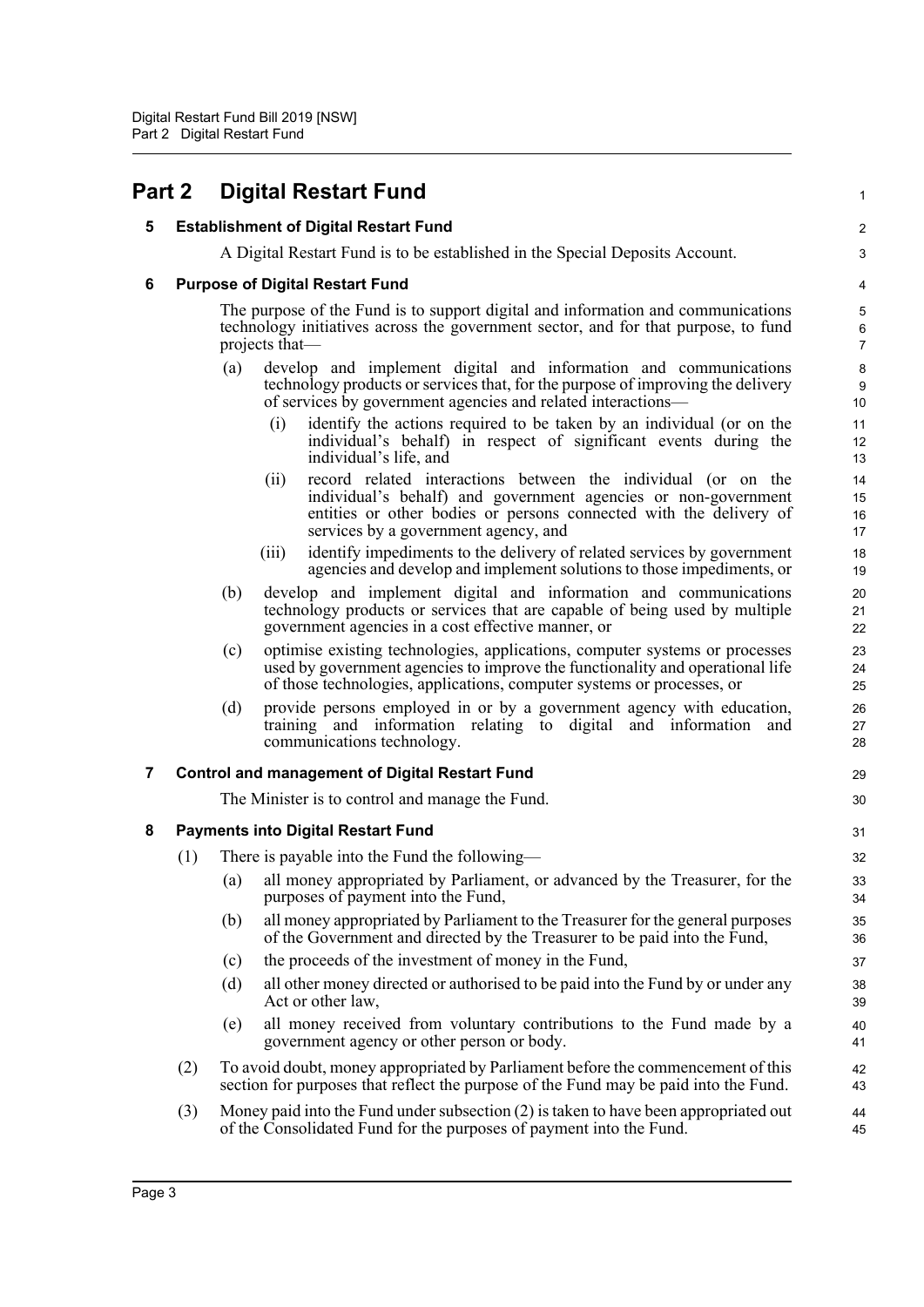<span id="page-6-2"></span><span id="page-6-1"></span><span id="page-6-0"></span>

|    | (4) | Government agencies are authorised by this section to make voluntary contributions<br>to the Fund.                                                                                                                           | $\mathbf{1}$<br>2        |
|----|-----|------------------------------------------------------------------------------------------------------------------------------------------------------------------------------------------------------------------------------|--------------------------|
| 9  |     | <b>Payments from Digital Restart Fund</b>                                                                                                                                                                                    | 3                        |
|    |     | There is payable from the Fund the following—                                                                                                                                                                                | 4                        |
|    |     | money required to fund all or part of the cost of a project that promotes the<br>(a)<br>purpose of the Fund and is approved by the Minister on the recommendation<br>of the Secretary of the Department of Customer Service, | 5<br>6<br>$\overline{7}$ |
|    |     | money required to meet administrative expenses related to the Fund,<br>(b)                                                                                                                                                   | 8                        |
|    |     | money directed or authorised to be paid from the Fund by or under this Act or<br>(c)<br>any other Act or law.                                                                                                                | 9<br>10                  |
| 10 |     | <b>Investment of money in Digital Restart Fund</b>                                                                                                                                                                           | 11                       |
|    | (1) | The Minister may invest money in the Fund—                                                                                                                                                                                   | 12                       |
|    |     | if the Minister is a GSF agency for the purposes of Part 6 of the <i>Government</i><br>(a)<br>Sector Finance Act 2018—in any way that the Minister is permitted to invest<br>money under that Part, or                       | 13<br>14<br>15           |
|    |     | if the Minister is not a GSF agency for the purposes of Part 6 of the<br>(b)<br>Government Sector Finance Act $2018$ —in any way approved by the Treasurer.                                                                  | 16<br>17                 |
|    | (2) | In this section, GSF agency has the same meaning as in the Government Sector<br>Finance Act 2018.                                                                                                                            | 18<br>19                 |
| 11 |     | Minister may obtain advice                                                                                                                                                                                                   | 20                       |
|    |     | The Minister may, in exercising functions under this Act, obtain and have regard to<br>advice, recommendations or other information provided to the Minister by a person<br>or body that the Minister considers relevant.    | 21<br>22<br>23           |
|    |     |                                                                                                                                                                                                                              |                          |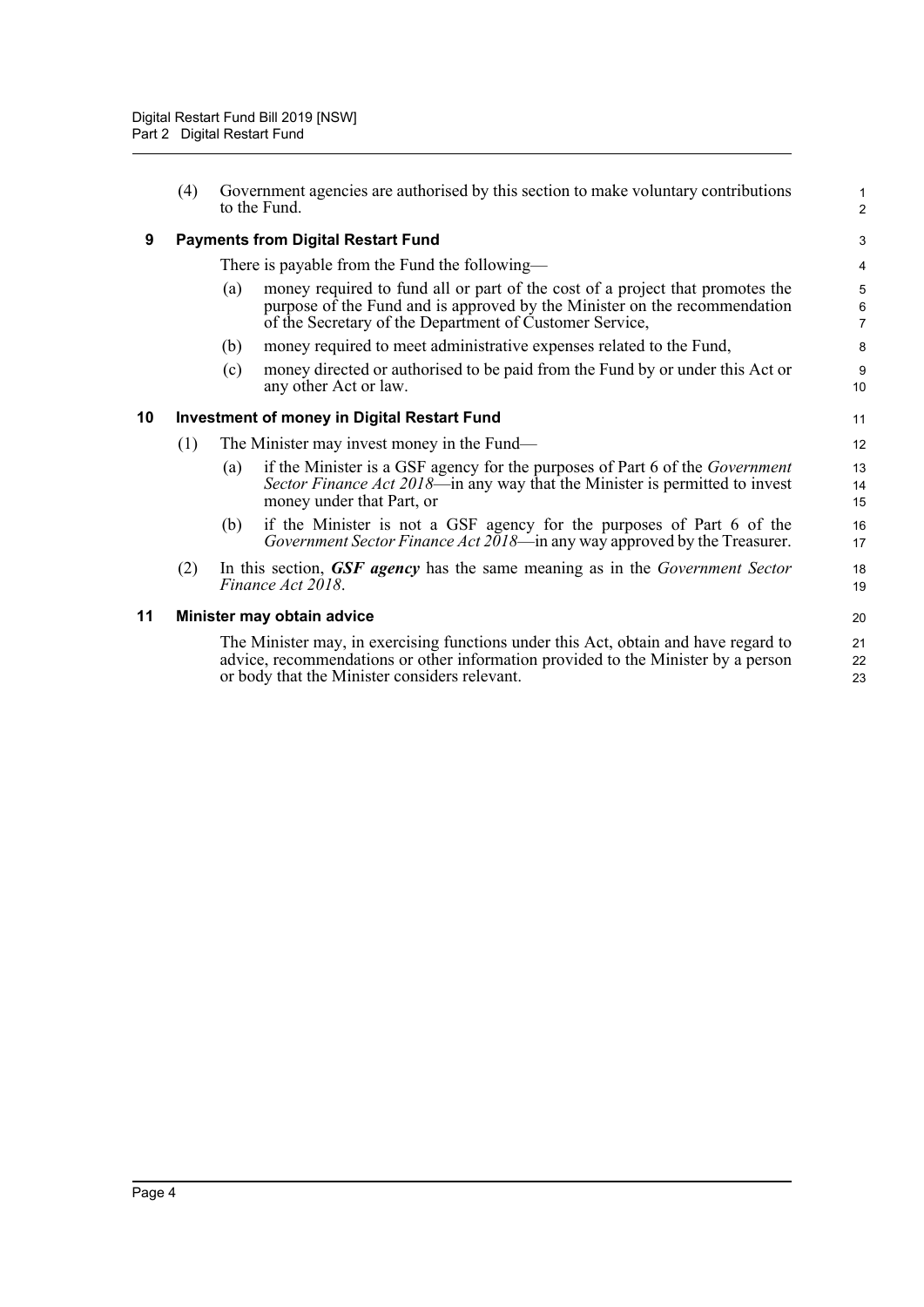<span id="page-7-5"></span><span id="page-7-4"></span><span id="page-7-3"></span><span id="page-7-2"></span><span id="page-7-1"></span><span id="page-7-0"></span>

| Part 3 |                                                 | <b>Miscellaneous</b>                                                                                                                                                                                                                                                        | 1                       |  |
|--------|-------------------------------------------------|-----------------------------------------------------------------------------------------------------------------------------------------------------------------------------------------------------------------------------------------------------------------------------|-------------------------|--|
| 12     | <b>Delegation</b>                               |                                                                                                                                                                                                                                                                             | $\overline{\mathbf{c}}$ |  |
|        | (1)                                             | The Minister may delegate the exercise of any function of the Minister under this Act<br>(other than this power of delegation) to-<br>the head of a Public Service agency, or<br>(a)<br>any other person employed in a Public Service agency.<br>(b)                        | 3<br>4<br>5<br>6        |  |
|        | (2)                                             | A delegate may subdelegate a delegated function to another person employed in a<br>Public Service agency.                                                                                                                                                                   | 7<br>8                  |  |
|        | (3)                                             | In this section, <i>head</i> of a Public Service agency and <i>Public Service agency</i> have the<br>same meanings as in the Government Sector Employment Act 2013.                                                                                                         | 9<br>10                 |  |
| 13     | Annual reports relating to Digital Restart Fund |                                                                                                                                                                                                                                                                             |                         |  |
|        | (1)                                             | The Minister is to produce a report relating to the Fund each year (being a year<br>commencing on 1 July).                                                                                                                                                                  | 12<br>13                |  |
|        | (2)                                             | The report is to be in the form, and contain the information (including details of<br>payments into and from the Fund), determined by the Treasurer.                                                                                                                        | 14<br>15                |  |
|        | (3)                                             | The report is to include an audit of the Fund by the Auditor-General (including a<br>report of the Auditor-General on whether the payments from the Fund have been<br>made in accordance with this Act).                                                                    | 16<br>17<br>18          |  |
|        | (4)                                             | The report is to be made publicly available within 6 months after the end of the year<br>to which it relates.                                                                                                                                                               | 19<br>20                |  |
| 14     | <b>Act to bind Crown</b>                        |                                                                                                                                                                                                                                                                             |                         |  |
|        |                                                 | This Act binds the Crown in right of New South Wales and, in so far as the legislative<br>power of the Parliament of New South Wales permits, the Crown in all its other<br>capacities.                                                                                     | 22<br>23<br>24          |  |
| 15     | <b>Regulations</b>                              |                                                                                                                                                                                                                                                                             |                         |  |
|        | (1)                                             | The Governor may make regulations, not inconsistent with this Act, for or with<br>respect to any matter that by this Act is required or permitted to be prescribed or that<br>is necessary or convenient to be prescribed for carrying out or giving effect to this<br>Act. | 26<br>27<br>28<br>29    |  |
|        | (2)                                             | The regulations may contain provisions of a savings or transitional nature consequent<br>on the enactment of this Act or any Act that amends this Act.                                                                                                                      | 30<br>31                |  |
| 16     | <b>Review of Act</b>                            |                                                                                                                                                                                                                                                                             |                         |  |
|        | (1)                                             | The Minister is to review this Act to determine whether the policy objectives of the<br>Act remain valid and whether the terms of the Act remain appropriate for securing<br>the objectives.                                                                                | 33<br>34<br>35          |  |
|        | (2)                                             | The review is to be undertaken as soon as possible after the period of 5 years from<br>the commencement of this Act.                                                                                                                                                        | 36<br>37                |  |